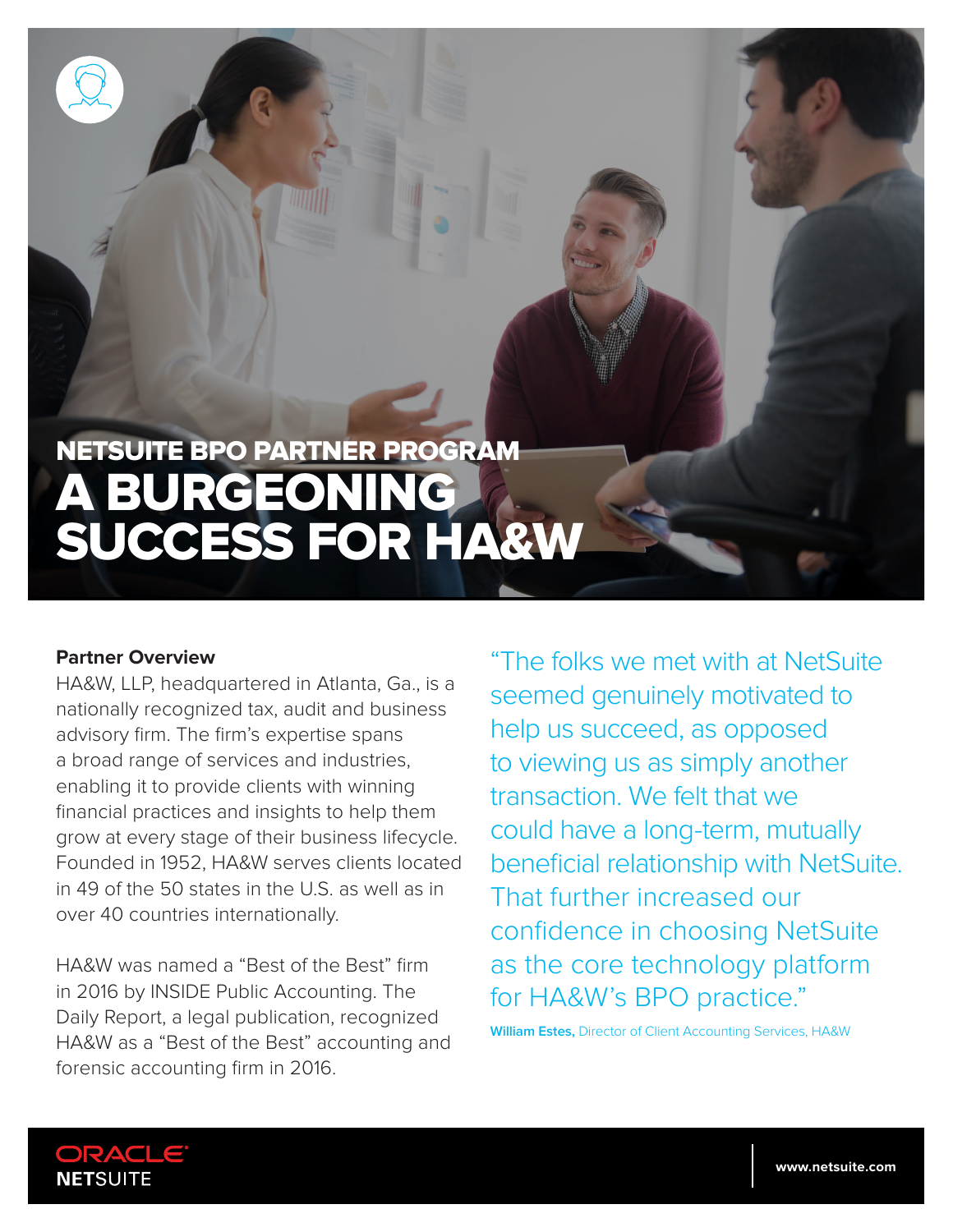

## **Business Challenge**

"Since our founding," explained William Estes, Director of Client Accounting Services, "HA&W has focused on leading with a purpose. Our heritage as an accounting industry leader is one of innovation, and we've always looked forward for new opportunities to create value, whether through spearheading the paperless push or substantially increasing our business consulting offerings. This commitment to innovation allows us to continually deliver services that help clients grow."

It was with innovation in mind that HA&W decided to launch a formal Business Process Outsourcing (BPO) division geared toward accounting services. Estes was recruited in 2015 to develop and lead this new division. His initial tasks were to draft a business plan for the new division and identify the technology HA&W would use to manage financial processes including AP, AR, report generation, analytics and more for existing and new clients.

"HA&W has always provided some outsourced accounting functions for clients," Estes said, "but it never had a division dedicated to providing these services. The firm saw this as an area that had a lot of potential to provide value to our clients."

# **HA&W Selects NetSuite Based on a Demanding List of Criteria**

With an extensive and unique combination of experience in finance and technology consulting and implementation, Estes understood that one of the most important components of the new BPO division "was going to be the tech stack".

His evaluation criteria in researching the possible technology solutions to power the division included: proven success in similar implementations, scalability (both in terms of the ability to manage increasing numbers of clients and scalability across multiple industries), mobile support, a broad range of native, integrated functionality (e.g. ERP, CRM, ecommerce), the ability to customize the solution to address unique client requirements, and the ability to handle international requirements and currencies. First and foremost, however, the solution had to be cloud-based.

Estes researched numerous solutions and quickly narrowed the field down to four: NetSuite, Intacct, QuickBooks and Xero.

Estes also wanted a partner that had an established and well-run BPO partner program that HA&W could depend on for support, including training, guidance, informational materials and other resources.

"As we got closer to making our decision," said Estes, "there were a few other factors that ultimately helped make the decision easy for us. We wanted a solution that would enable us to pre-configure and precustomize templates and forms for clients. We found that NetSuite allows you to build these configurations and customizations one time and essentially drop them as bundles into new client accounts, which would enable us to have a very standardized environment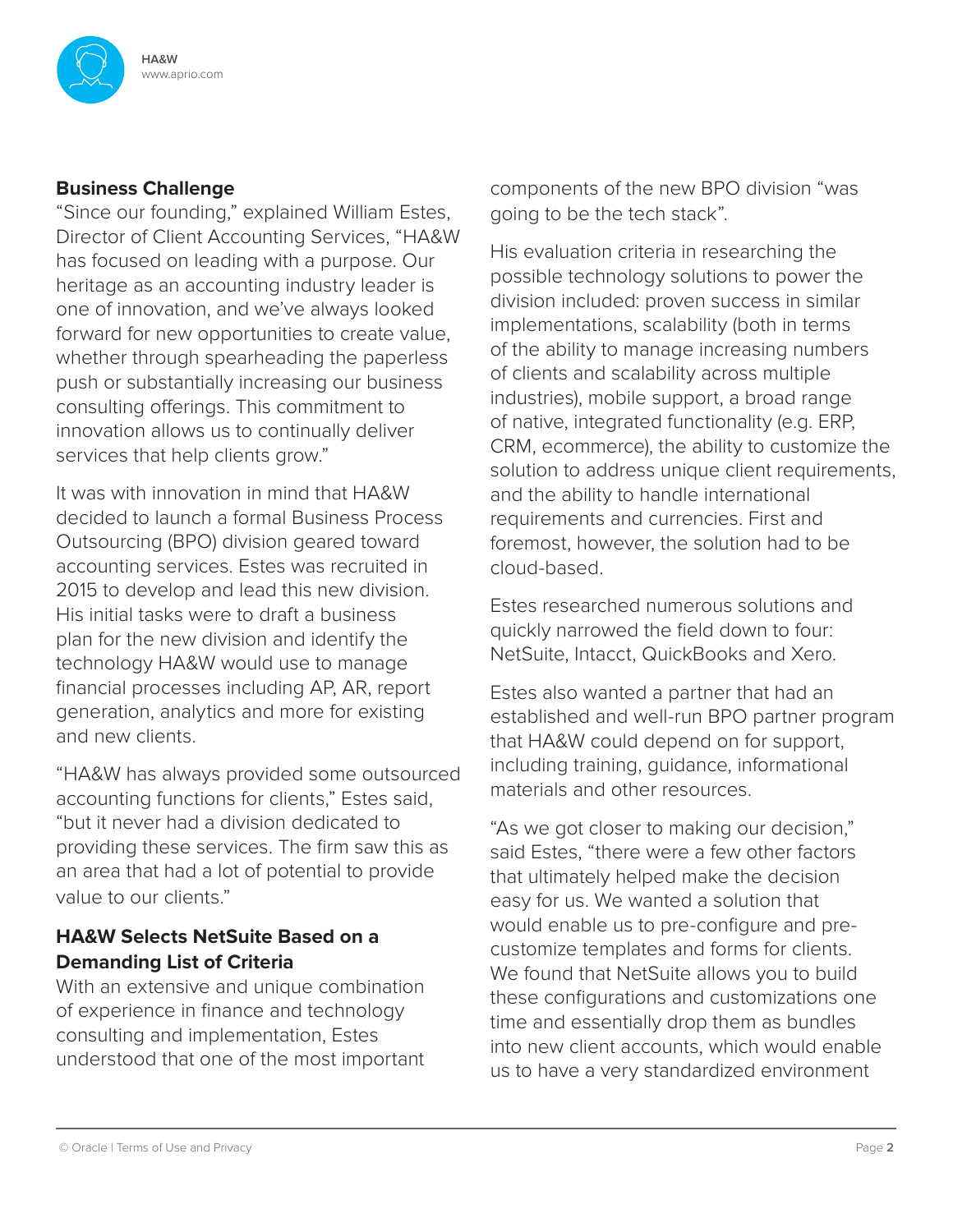across all of our clients. NetSuite's bundles capability eliminates the need to create these customizations individually for each client. It's a much more efficient way to get clients up and running rapidly and to make subsequent changes as new requirements arise."

"Finally," Estes added, "The folks we met with at NetSuite seemed genuinely motivated to help us succeed, as opposed to viewing us as simply another transaction. We felt that we could have a long-term, mutually beneficial relationship with NetSuite. That further increased our confidence in choosing NetSuite as the core technology platform for HA&W's BPO practice."

Advantages to Partnering with NetSuite for BPO NetSuite, the world's number one cloud ERP vendor, provides a suite of cloud-based financials/Enterprise Resource Planning (ERP) and omnichannel commerce software that runs the business of more than 30,000 companies, organizations, and subsidiaries in more than 100 countries. It is also a company that prides itself on building and maintaining strong partnerships, and views its partners as crucial to its own success. As a consequence, NetSuite has built a number of well-designed and well-staffed partner programs to bring the benefits of cloud-based financial management to ever-increasing numbers of organizations worldwide.

The NetSuite BPO program was launched in response to demand from BPO providers for a unified cloud-based solution comprising ERP, CRM and ecommerce that would enable them to support clients of any size—from small startups to multi-national Global 2000 corporations. The BPO Partner Program enables BPO providers to capitalize on new business opportunities by:

- Providing access to the world's leading cloud business management platform, and in doing so, equipping their BPO practices with a single, flexible, reliable, secure solution that has proven its ability to satisfy even the most demanding clients.
- Enabling BPO providers to avoid large capital investments, reduce operational costs, and speed time to value compared to traditional on-premise systems.
- Eliminating the need for custom coding to build sophisticated client workflows by leveraging NetSuite SuiteFlow.
- Increasing efficiency in meeting client requirements by using SuiteBundler to bundle and deploy a single configuration across multiple clients to speed onboarding, manage versioning and enhance overall flexibility.
- Expanding traditional accounting offerings by offering CRM and ecommerce services from the same platform.
- Enabling clients to focus on their core businesses rather than on acquiring, maintaining and managing IT systems.
- Demonstrating BPO providers' innovative and value added approaches to helping clients grow and prosper.
- Designating NetSuite partner managers to provide BPO partners with access to training, support, marketing materials and co-op programs to help ensure partners' success.